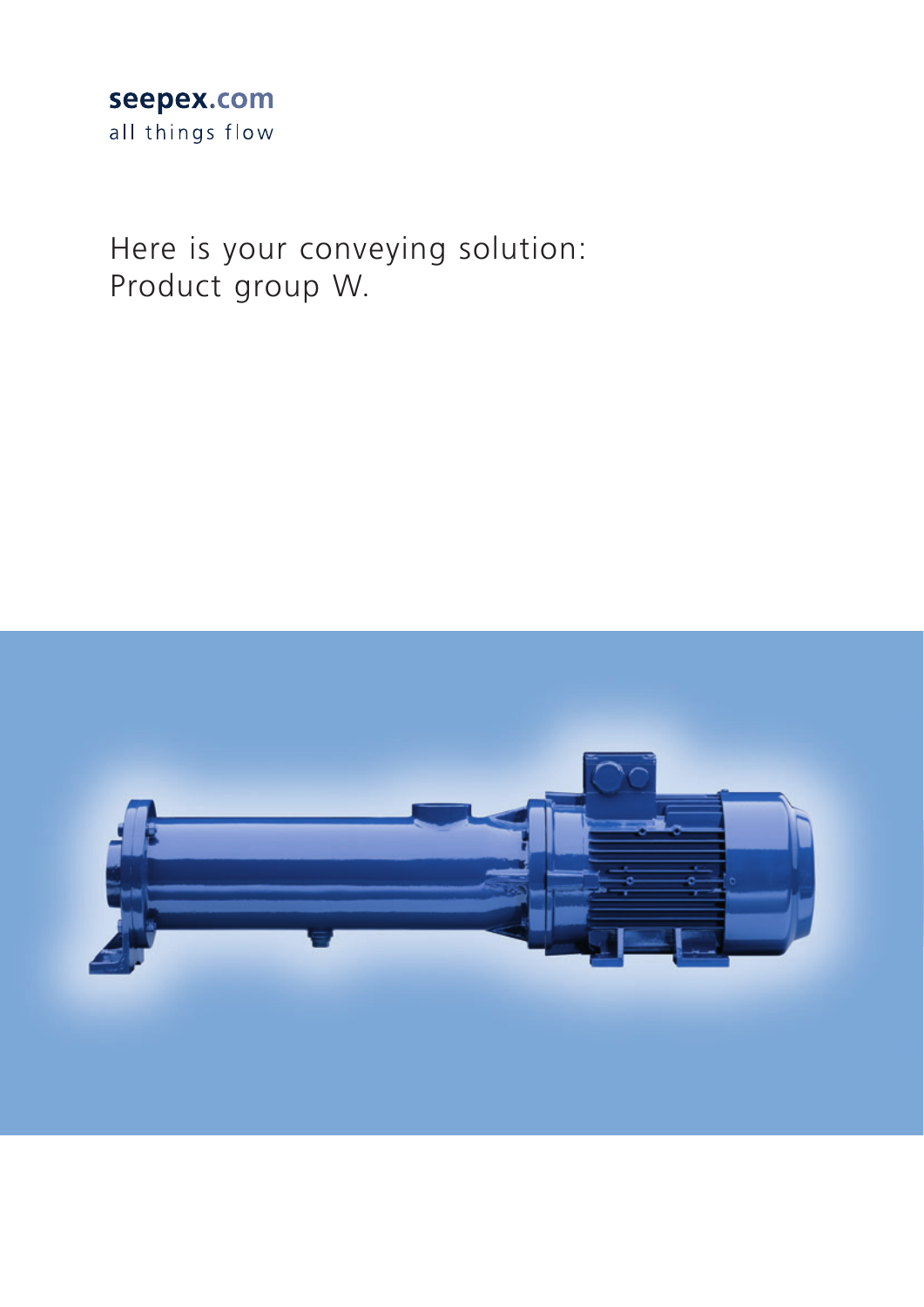## W – Wobble pumps

Pumps of product group W can be used in almost all industries. They are designed to handle liquids of all viscosities and even products with high solids contents. They are cost effective and versatile.

**Joint connection**<br>consisting of just 5 components. Power<br>transmission through wear resistant,<br>hardened and replaceable joint parts, easily repaired.

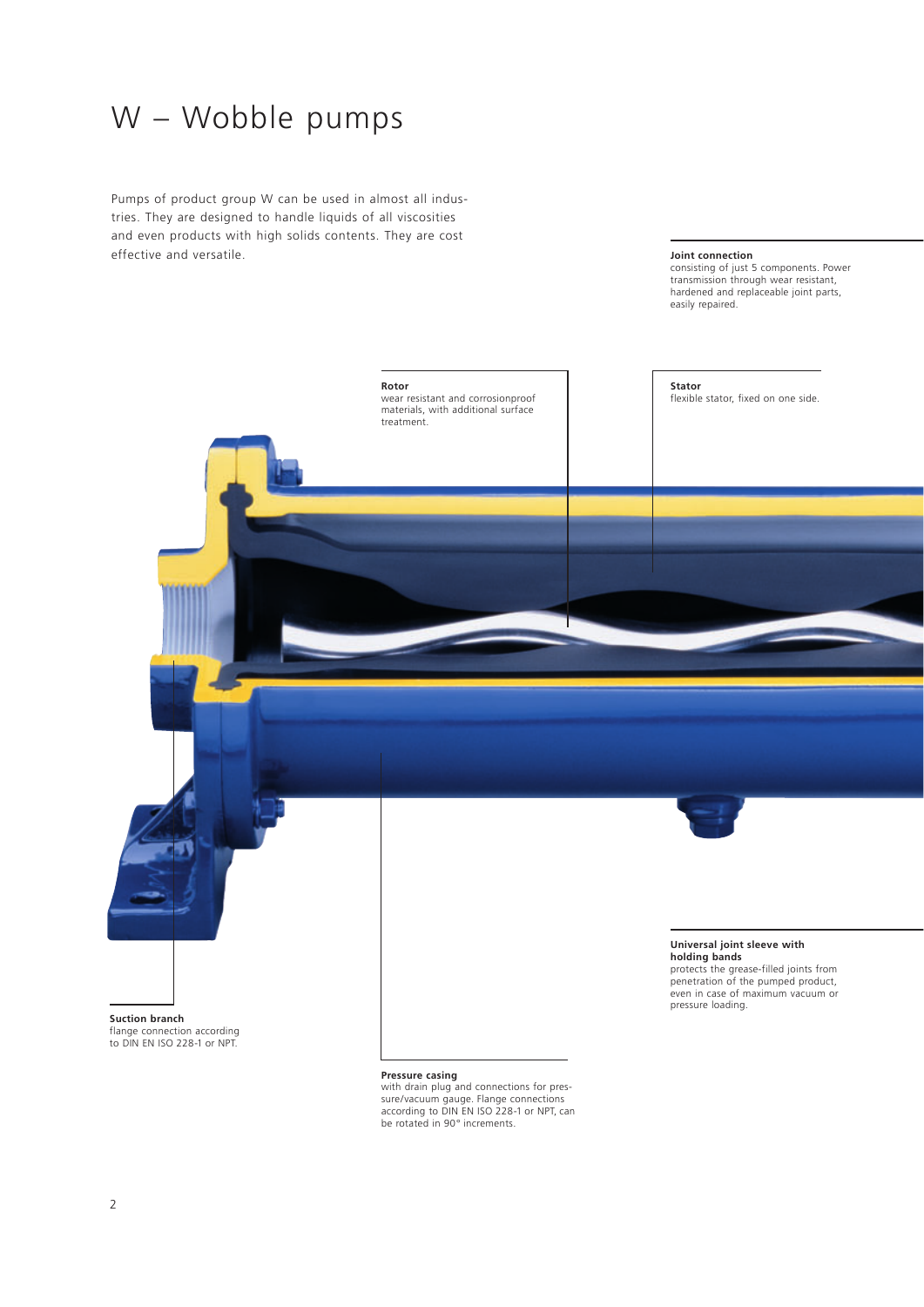

#### **Plug-in shaft** connects the drive shaft to the joint.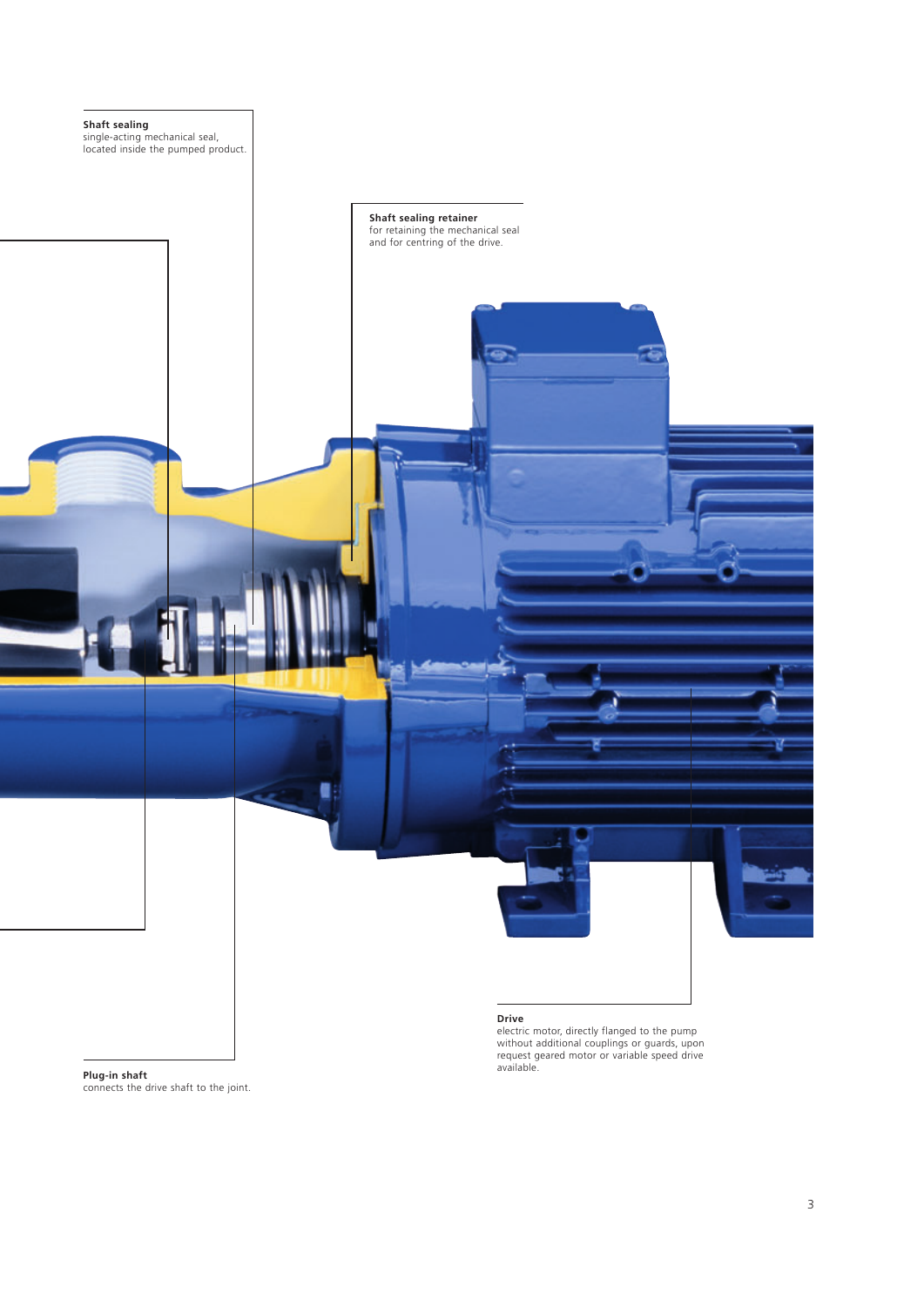# Why wobble pumps?

Because they are used in applications such as agriculture, ceramics, chemical and biochemical industry, construction, dyeing and varnishing, electroplating, environment technology, fish industry, food and beverage industry, mining, nonmetallic minerals, oil production and offshore technology, petrochemicals, pharmaceutical and cosmetics industry, pulp and paper industry, shipbuilding, sugar industry, supply and waste disposal industry, textile industry, vehicle construction and equipment and wood processing industry.

#### **Features**

- **•** Service-friendly and economical due to simple pump construction
- **•** Rapid exchange of conveying elements due to rotating unit with only one joint
- **•** Space-saving due to short, compact design with directly flanged drive (block design)
- > Conveying capacity: up to 10 m3 /h (44 GPM), Pressure: up to 4 bar (60 psi)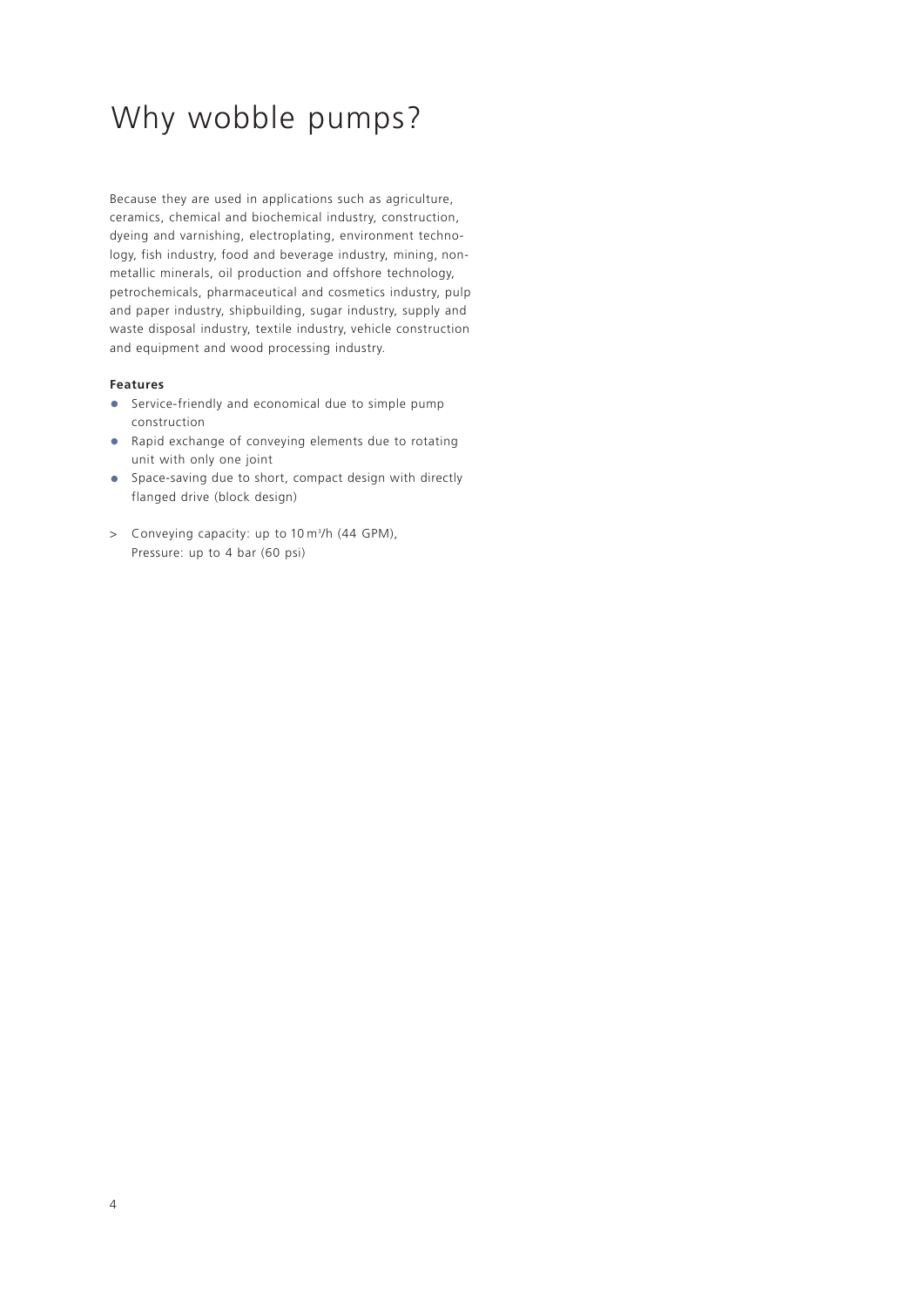# Overview of ranges

Pumps of the BW range are very easy to handle and econo- **Range BW** mical. In contrast to conventional progressive cavity pumps, they have only one joint, which saves costs and reduces downtime when replacing spare parts. The wobble-stator pump is also space saving because the lantern has been dispensed with – the drive is flanged onto the pump directly.